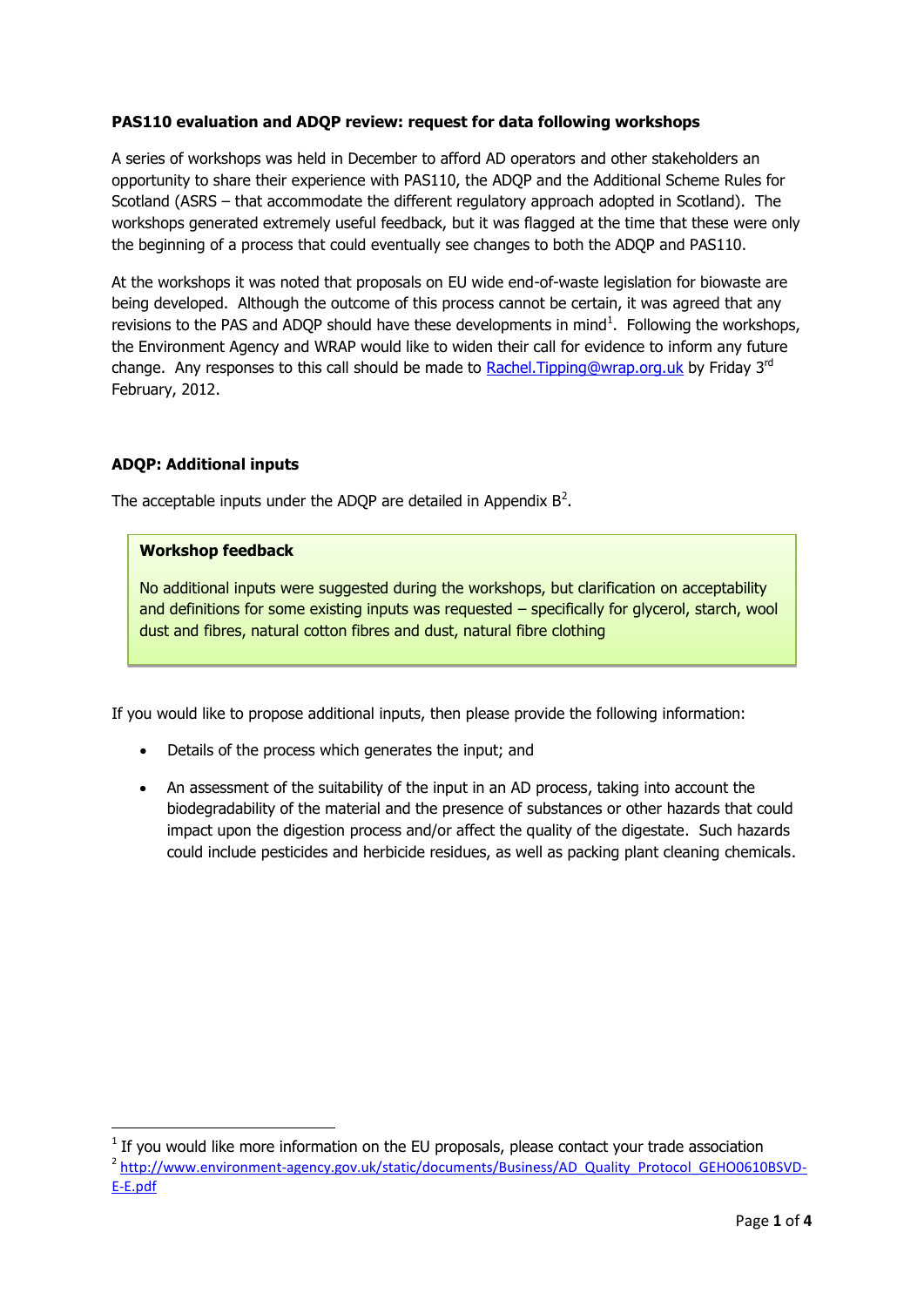## **ADQP: New markets**

At present the acceptable markets within the ADQP are:

- Agriculture, forestry and soil/field-grown horticulture; and
- Land restoration (for the separated fibre fraction of digestate).

### **Workshop feedback**

A number of additional markets were suggested during the workshops: domestic horticulture, professional and amenity horticulture (including uses such as turf, growing media and sports turf)

For the Regulators to allow these additional markets to be included in any amended ADQP, a range of information / data will need to be considered. If you would like these or other new markets to be considered, please provide the following information:

- Information to show that the form of digestate proposed is used for the intended purpose elsewhere (for example, Germany or the USA);
- Information demonstrating that this purpose would be acceptable in a UK context; and
- A clear demonstration that the characteristics of your digestate are the same as those supplied for these other purposes elsewhere.

If the proposed use for your digestate is entirely novel, then please provide information to demonstrate that it is safe to use in the market intended. Appropriate information could include:

- Microbiological, toxicological or other data on the material's characteristics; and
- Human health and environmental risk assessment (including consideration of any risks to livestock and other animals).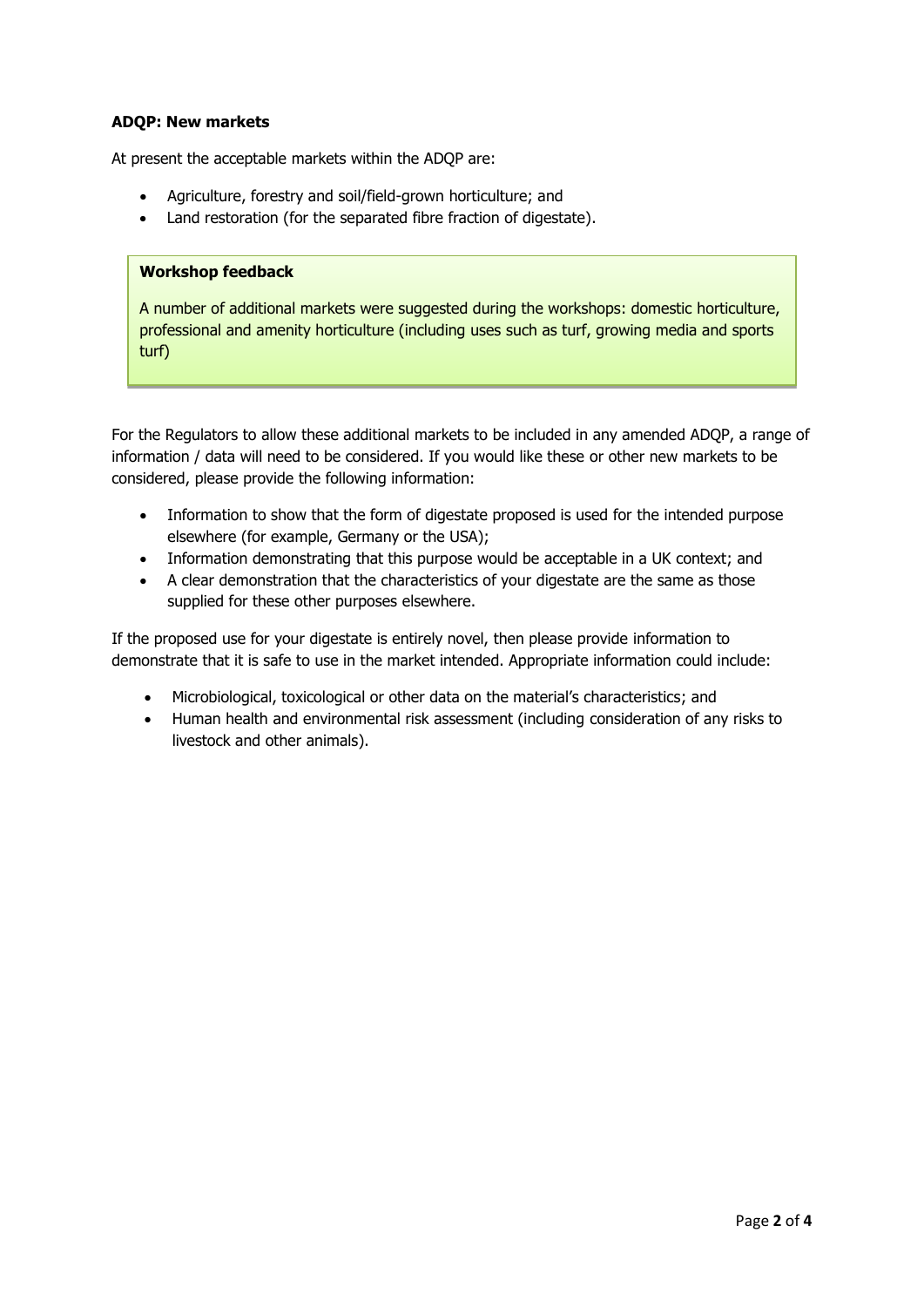#### **PAS110: RBP test**

The Residual Biogas Potential (RBP) test is a measure of genuine gas potential and thus of how effectively a plant has digested the feedstock. This is the measure we have to ensure the stability of the digestate, to show that the input 'waste' materials have been recovered. The RBP was chosen as the preferred method for assessing stability of the digestate by the PAS Technical Working Group, which included industry and trade bodies. The current test limit was set by comparison of the stability demonstrated by digestate samples available at the time with a small number of livestock slurries that were considered acceptable for spreading (untreated) to agricultural land. The stability of digested sewage sludge was also considered, but this was found to be much more stable that either livestock slurries or digestates, and a compromise figure of 0.25 l / g of volatile solids (VS) was suggested and agreed with the industry prior to publication of the PAS in 2010.

Feedback (via the Biofertiliser Certification Scheme (BCS)) has indicated that some facilities are experiencing difficulty with achieving the required digestate stability. It seems that this particularly relates to plants accepting high proportions of food waste. At the same time, other plants accepting similar inputs are (apparently) achieving the required stability with ease.

#### **Workshop feedback**

A wide range of feedback was provided on the RBP test during the workshops. WRAP is currently exploring the possibility of procuring a new project to gather, consider and process existing RBP data in response to this feedback. The test was originally designed to be applied to digestate samples taken from storage, but this highlighted a mismatch with the current PAS110 sampling requirements, which are based on samples taken 'at point of despatch'. During quiet periods, digestate might be taken from storage, but during the summer, PAS110 allows operators to sample digestates immediately after they have completed the active digestion phase(s). WRAP would like to examine this apparent mismatch in more detail – and this could include reconsidering the current RBP test limit to accommodate actual sampling practice. WRAP is also interested in examining the repeatability of the test, and whether it affords the necessary process feedback (demonstrating that full recovery of the feedstock material has taken place) and environmental protection (for example, by demonstrating that VFA levels in PAS110 compliant digestates do not damage soil ecosystems).

Until this project is fully scoped, WRAP feels that it is inappropriate to request specific information on the current RBP test. However, we would welcome your comments on these two aspects: 1. Whether you are aware of other tests that could demonstrate full recovery of input materials via anaerobic digestion processes; 2. Whether you are aware of any (simple, affordable) tests that could be used to demonstrate lack of environmental harm as a result of PAS110-compliant digestate use.